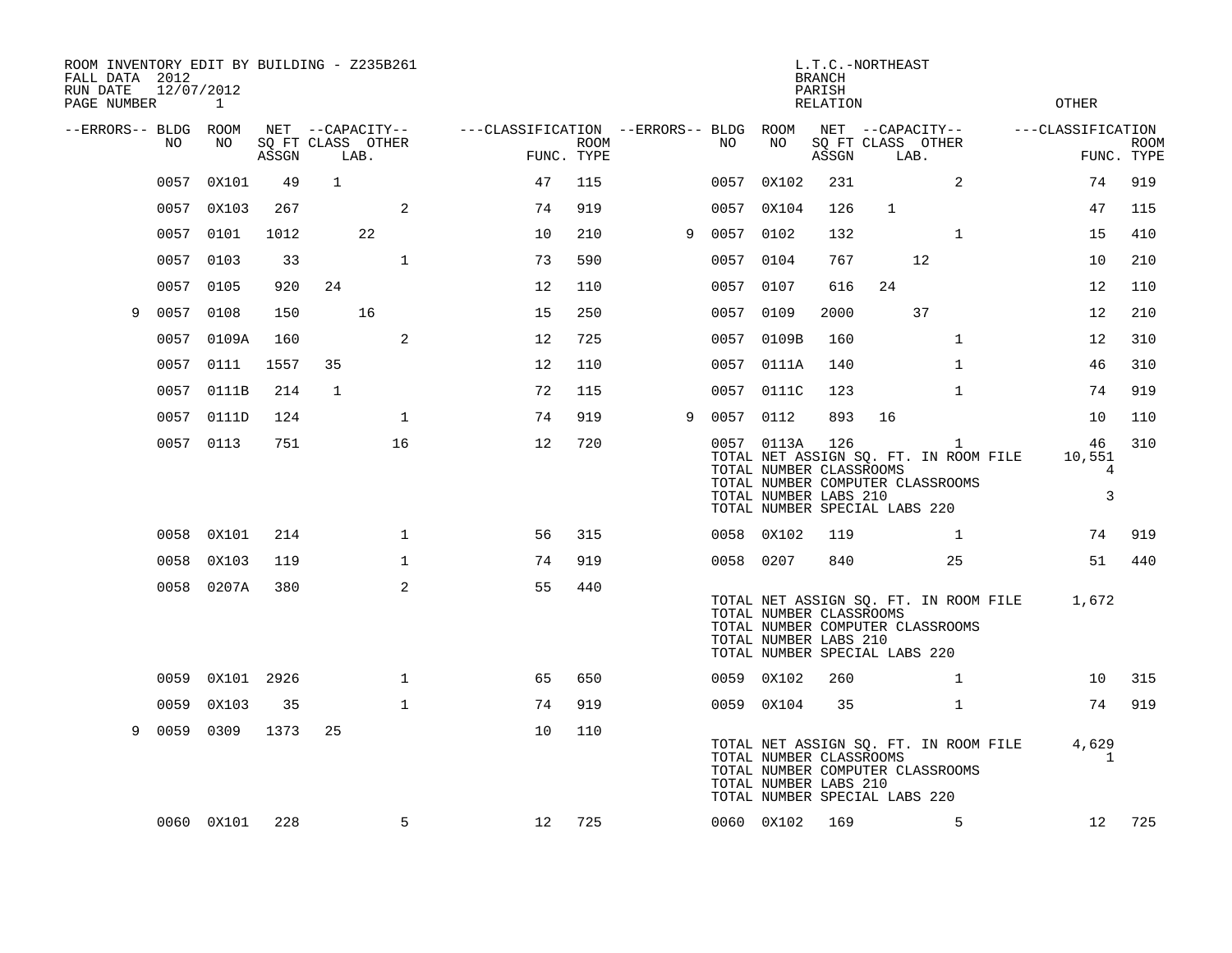| 2012<br>FALL DATA<br>RUN DATE<br>PAGE NUMBER | 12/07/2012<br>2    |              | ROOM INVENTORY EDIT BY BUILDING - Z235B261 |                                 |             |                 |           |                         | <b>BRANCH</b><br>PARISH<br>RELATION | L.T.C.-NORTHEAST                                                          | OTHER             |                           |
|----------------------------------------------|--------------------|--------------|--------------------------------------------|---------------------------------|-------------|-----------------|-----------|-------------------------|-------------------------------------|---------------------------------------------------------------------------|-------------------|---------------------------|
| --ERRORS-- BLDG<br>NO                        | <b>ROOM</b><br>NO. | NET<br>ASSGN | --CAPACITY--<br>SQ FT CLASS OTHER<br>LAB.  | ---CLASSIFICATION<br>FUNC. TYPE | <b>ROOM</b> | --ERRORS-- BLDG | NO.       | ROOM<br>NO.             | NET<br>ASSGN                        | --CAPACITY--<br>SQ FT CLASS OTHER<br>LAB.                                 | ---CLASSIFICATION | <b>ROOM</b><br>FUNC. TYPE |
| 0060                                         | 0X103              | 126          | $\mathbf 1$                                | 45                              | 315         |                 | 0060      | 0X104                   | 98                                  | $\mathbf 1$                                                               | 45                | 315                       |
| 0060                                         | 0X105              | 98           | $\mathbf{1}$                               | 45                              | 315         |                 | 0060      | 0X106                   | 65                                  |                                                                           | 73                | 730                       |
|                                              | 0060 0X107         | 164          | 2                                          | 74                              | 919         |                 |           | 0060 0X108              | 137                                 | 3                                                                         | 74                | 919                       |
|                                              | 0060 0X109         | 126          | $\mathbf{1}$                               | 45                              | 315         |                 | 0060 0403 |                         | 67                                  | $\mathbf{1}$                                                              | 61                | 310                       |
|                                              | 0060 0406          | 112          | $\mathbf 1$                                | 46                              | 310         |                 | 0060 0407 |                         | 298                                 | 20                                                                        | 10                | 215                       |
| 0060                                         | 0408               | 3438         | 17                                         | 10                              | 720         |                 | 0060 0411 |                         | 193                                 | 20                                                                        | 65                | 650                       |
|                                              | 0060 0412          | 129          | $\mathbf 1$                                | 12                              | 310         |                 | 0060 0413 |                         | 129                                 | $\mathbf{1}$                                                              | 61                | 310                       |
|                                              | 0060 0414          | 162          | $\mathbf{1}$                               | 61                              | 310         |                 | 0060 0417 |                         | 153                                 | $\overline{2}$                                                            | 46                | 310                       |
| 0060                                         | 0419               | 129          | $\mathbf{1}$                               | 46                              | 310         |                 | 0060 0420 |                         | 1005                                | 40                                                                        | 10                | 110                       |
|                                              | 0060 0421          | 207          | 1                                          | 10                              | 115         |                 | 0060 0423 |                         | 193                                 | 2                                                                         | 46                | 310                       |
|                                              | 0060 0424          | 783          | 13                                         | 10                              | 210         |                 | 0060 0425 |                         | 150                                 | 1                                                                         | 46                | 310                       |
| 0060                                         | 0426               | 484          | 15                                         | 10                              | 210         |                 |           | TOTAL NUMBER CLASSROOMS |                                     | TOTAL NET ASSIGN SQ. FT. IN ROOM FILE<br>TOTAL NUMBER COMPUTER CLASSROOMS | 8,843             |                           |

TOTAL NUMBER LABS 210 2

TOTAL NUMBER SPECIAL LABS 220